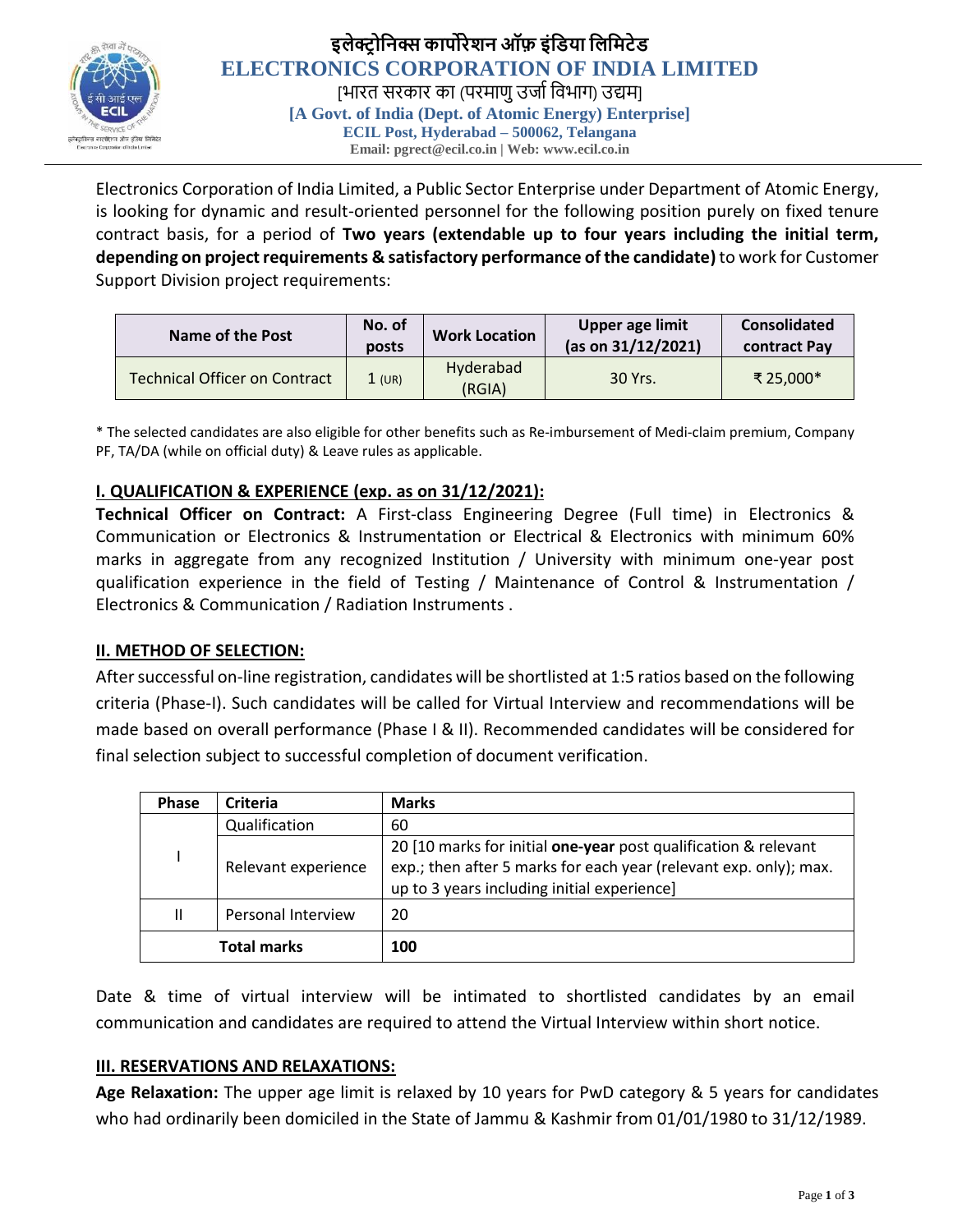# **IV. HOW TO APPLY:**

- **a.** Eligible candidates have to apply on-line by visiting our website "www.ecil.co.in" (Main Page > Careers > e-Recruitment). The on-line application process will be operational from **21/01/2022 (14.00 hrs.) to 29/01/2022 (14.00 hrs.).**
- b. Candidate should furnish actual information/data while filling on-line application form and must produce the supporting document during verification. If fail to do so, the candidature shall be rejected at any stage of recruitment process.
- **c. The post-qualification experience is one of the main criteria in shortlisting the suitable candidates. Hence, applicants are required to furnish their experience particulars (Post, Company Name, Skills & Roles and responsibilities etc.) in detailed manner. On-line applications with incomplete information shall not be considered for further evaluation.**
- d. After applying on-line & successful registration, the candidate is required to take the print of registered on-line application form and retain for future reference without fail. The candidate can take re-print of his/her registered on-line application form before the last date for on-line registration.
- e. There will be no separate communication to any candidate on their non-selection at any stage.

# **V. IMPORTANT DATES:**

| Commencement of on-line registration | 21/01/2022 (14.00 hrs.) |
|--------------------------------------|-------------------------|
| Last date for on-line registration   | 29/01/2022 (14.00 hrs.) |

Date & time of Virtual Interview will be hosted in our website and a separate communication will be sent to the shortlisted candidates.

## **VI. GENERAL CONDITIONS:**

- a. Candidate should read the complete advertisement carefully and ensure that he / she has fulfilled the eligibility criteria of the post stated in the advertisement in all respects.
- b. Company reserves the right to modify the selection process by changing the eligibility criteria and conducting written test if required or alter the no. of posts or even cancel the whole process of recruitment without assigning any reason.
- c. Candidates who studied full time/regular courses are only eligible. Correspondence/distance mode/e-learning/part time courses shall not be considered.
- d. The Degree of Disability for PwD Candidates is 40% & above.
- e. All qualifications should be from a recognized Indian University / Institution recognized by appropriate Statutory Authority.
- f. In case of CGPA, relevant certificate from the Institution/University to be produced with regards to conversion of CGPA to percentage.